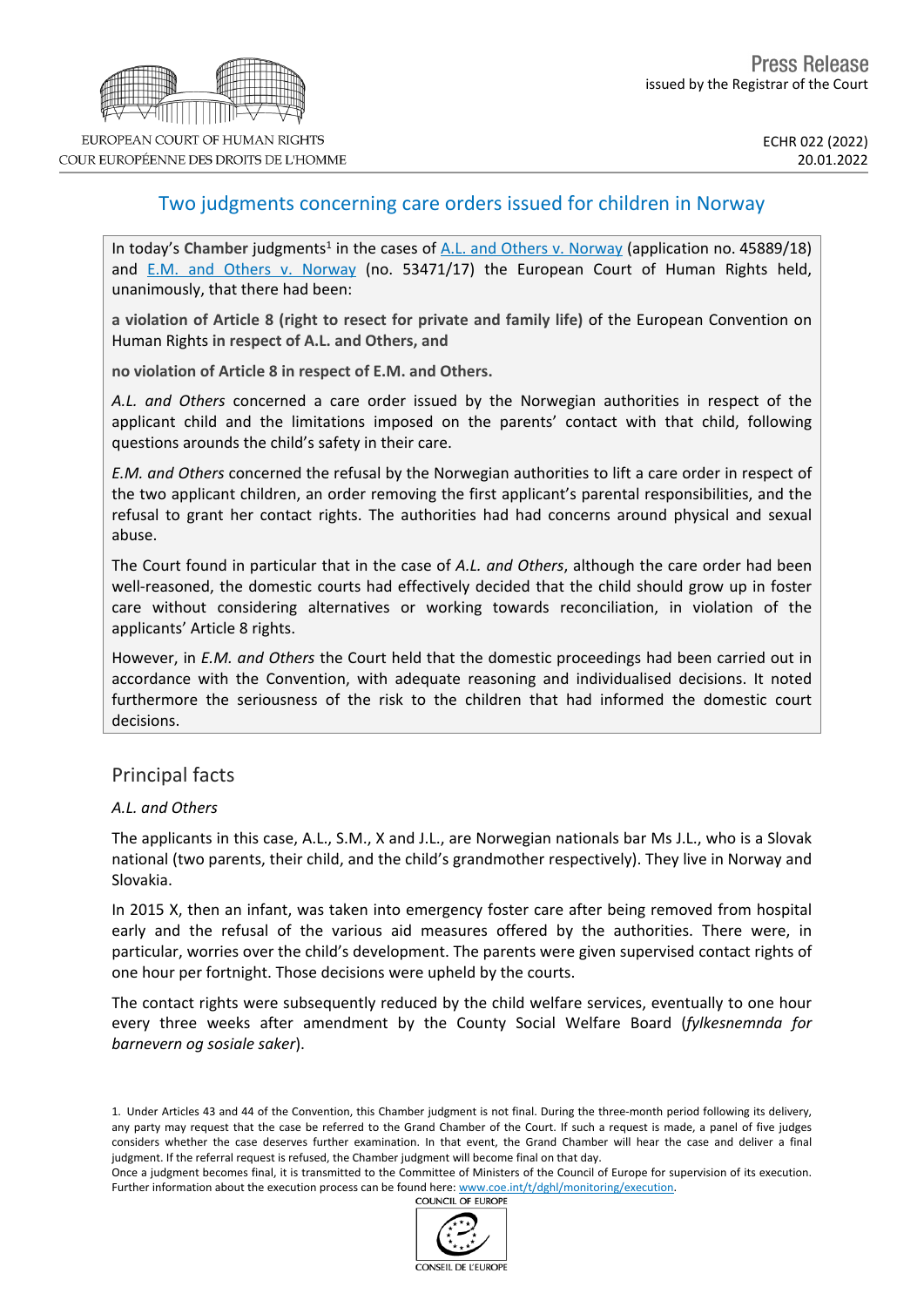Following a mistrial owing to bias on the part of a judge, argument over the care decisions was heard by a different court. The new District Court assessed the child's personality, history, development and possible physical, mental, social and emotional challenges. The court found that there were issues around parental interaction with the child. It noted some delays in the child's development, and evidence that the parents had difficulty understanding the child's needs.

Overall, the District Court found that there would be serious deficiencies in X's care if she were returned to the first and second applicants. It set contact at one hour, three times per year.

The applicants were refused leave to appeal against the decision by the High Court.

### *E.M. and Others*

The applicants in this case, E.M., B and C, are Czech nationals. They are a mother and her two children respectively. They live in Norway and the Czech Republic.

E.M. moved to Norway in 2005 and had B and C there. The children were placed in emergency care in 2011 because of concerns relating to sexual abuse and violence. In 2012 they were taken into public care by the County Social Welfare Board and placed with a foster family. That decision was upheld by the District Court, which denied contact rights, citing serious neglect and physical abuse, but making no comment on alleged sexual abuse.

The parents appealed against the denial of contact rights, with only E.M. being given leave to appeal by the High Court, which overturned the decision and ordered two hours contact twice a year. It stated that it did not believe that E.M. had sexually abused the children, without making a decisive finding in that regard, but did consider that she had failed to shield them from their father's abusive behaviour. Overall, the court found her to have the potential to create good contact with the children in the future, supporting them in their new foster home. She was refused leave to appeal to the Supreme Court.

The European Court declared her application concerning the above facts inadmissible in 2014.

In 2014 E.M. applied to have the care order lifted. The child welfare services countered, arguing that the children should be adopted and that E.M. should lose her parental rights. The County Social Welfare Board decided to maintain the care order and to remove E.M.'s parental and contact rights. They referred to, among other things, E.M.'s having exposed the situation of B in the media on hundreds of occasions, including with images, linking him to sexual abuse, all of which had been stressful for the child.

E.M. appealed. The District Court noted the overall development of the two children and the progress made by their mother. However, it also noted, in particular, that B was suffering from posttraumatic stress disorder, that the foster parents had been contacted by the media owing to sensitive information including photos of them having been posted on the Internet by E.M. and the fact that B did not want to live with his mother. It held that lifting the care order and renewal of contact would be against the children's interests. It ordered that C's adoption be allowed.

The High Court refused E.M. leave to appeal. The Supreme Court finally dismissed her subsequent appeal in January 2017.

## Complaints, procedure and composition of the Court

Relying on Articles 8 (right to respect of private and family life) and 6 (right to a fair trial), the applicants in *A.L. and Others* complained of the decisions in respect of the care of the child applicant, in particular the care order and the limitations imposed on the first and second applicants' right to contact with the child.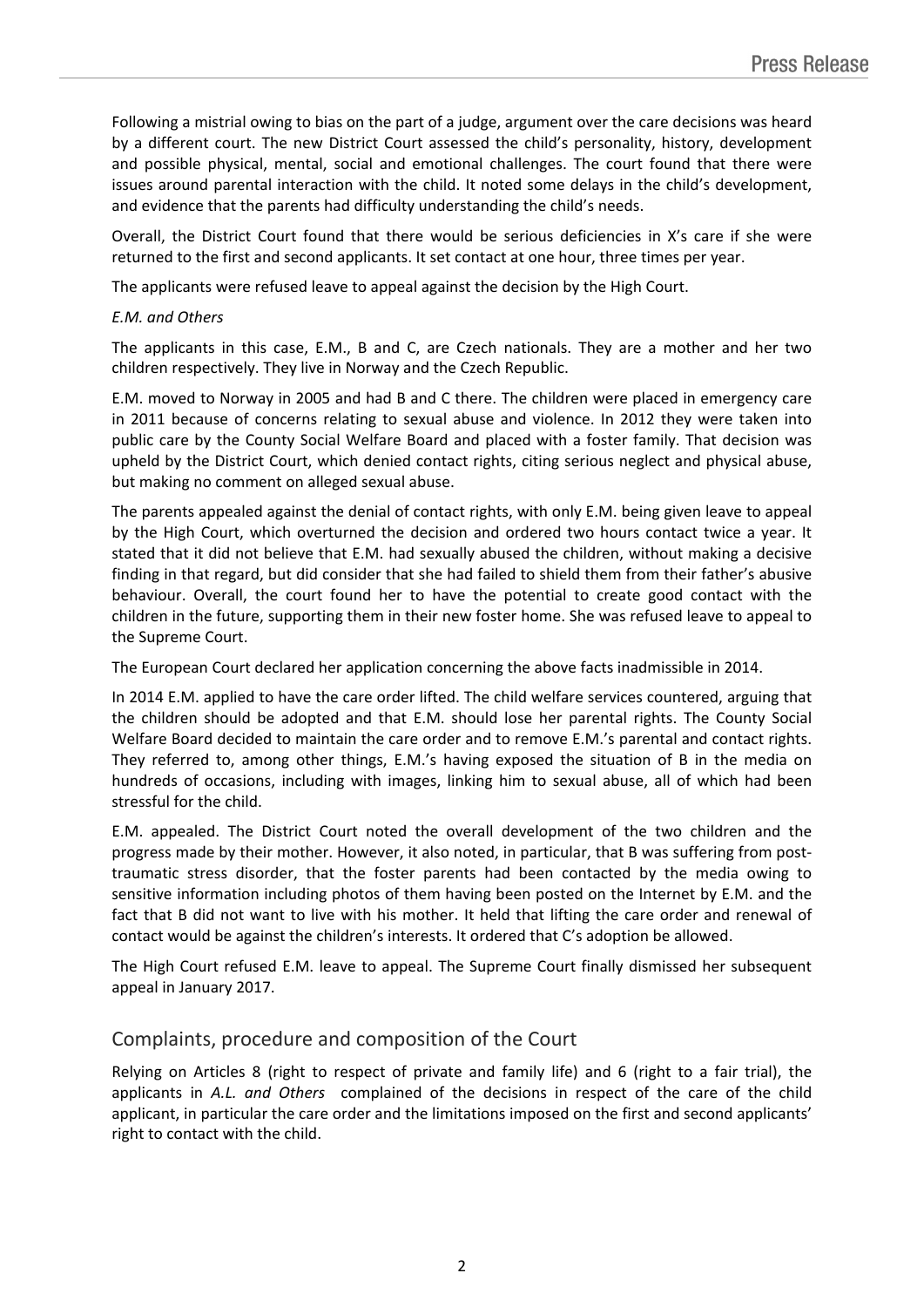Relying on Article 8, the applicants in *E.M. and Others* complained of the decision not to lift the care orders in respect of the child applicants, the decision to deprive the first applicant of her parental responsibilities, and to refusal to grant the first applicant any contact rights.

The applications were lodged with the European Court of Human Rights on 19 September 2018 and 18 July 2017 respectively.

Third-party comments were received from the Governments of Slovakia and the Czech Republic in both cases.

Judgment was given by a Chamber of seven judges, composed as follows:

Síofra **O'Leary** (Ireland), *President*, Mārtiņš **Mits** (Latvia), Ganna **Yudkivska** (Ukraine), Lətif **Hüseynov** (Azerbaijan), Lado **Chanturia** (Georgia), Mattias **Guyomar** (France) and, Anne **Grøstad** (Norway)*, ad hoc Judge*,

and also Victor **Soloveytchik**, *Section Registrar.*

## Decision of the Court

The Court noted that the fourth applicant in *A.L. and Others*, J.L., had not been a party to or sought to join the domestic proceedings, and had also not instituted other proceedings. She had therefore not exhausted the domestic remedies and the part of the application concerning her was thus inadmissible.

### Article 8

### *A.L. and Others*

The Court held that there had certainly been an interference in the family lives of the applicants in this case that had a legal basis.

It did not find that the applicants had been prevented from participating in the court proceedings that had led to the care order. The order had been made owing to the inadequacy of the care of X. The Court considered that the reasons for the care order had been sufficient. It noted, however, that the order had been issued after a long period of State-involvement, including stringent limits on contact, in the family's affairs.

Concerning contact, the Court found the restrictions imposed to have been severe, and probably detrimental to the aim of reunification of the family. The domestic authorities had effectively decided that the child would grow up in foster care, without considering alternatives. Overall, the case had been similar to others in which the Court had found violations against Norway previously.

There had been a violation of Article 8 in this case.

### *E.M. and Others*

The Court was satisfied that the care order had been a lawful interference with the applicants' rights.

Concerning the necessity of the interference, the Court noted that the proceedings had been extensive and conducted satisfactorily. It furthermore held that the final decision to continue the care order, refuse contact rights, and withdraw parental responsibilities had been satisfactory. It noted in particular the domestic court's reference to serious neglect, physical and sexual abuse, and